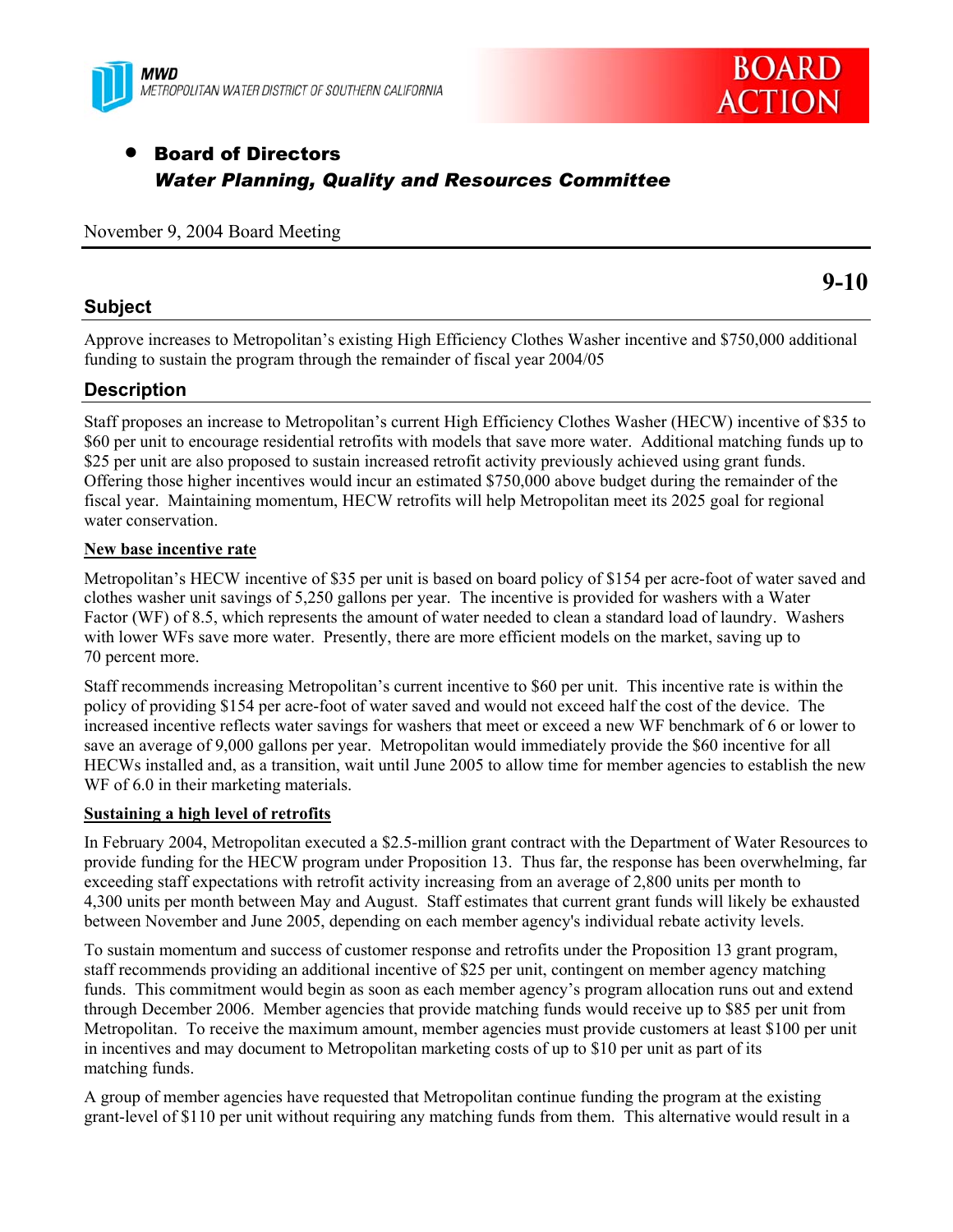departure from the existing board policy of providing \$154 per acre-foot of water saved and instead cost \$282 per acre-foot.

#### **Budget Impacts**

An increase in Metropolitan's incentive rate and matching funds would increase expenditures to \$750,000 beyond budget through the end of this fiscal year. Beginning next fiscal year and through December 2006, an estimated \$975,000 would need to be included in future years' budgets.

Metropolitan funding at \$110 per unit would result in an increased expenditure to \$1.1 million beyond budget through the end of this fiscal year. Beginning next fiscal year and through December 2006, an estimated \$1.9 million would need to be included in future years' budgets.

#### **Future Grant Funding**

In consultation with the member agencies, Metropolitan is exploring additional opportunities for grant funding beyond the conclusion of the current Proposition 13 program. The next opportunity is Proposition 50. If awarded, grant funding could be available in late 2005. Staff would cease or reduce the matching \$25 per unit incentive when grant funding is received.

## **Policy**

By Minute Item 43397, dated Feb. 9, 1999, the Board authorized the General Manager to enter into agreements to provide \$35 per water efficient clothes washers.

By Minute Item 45534, dated Oct. 14, 2003, the Board adopted Resolution 8874 for \$2.5 million in Proposition 13 funds for the HECW program, and approved extending the expenditure of bridge funding (\$110/unit) until Proposition 13 funds become available or through June 2004, whichever comes first.

## **California Environmental Quality Act (CEQA)**

CEQA determination for Options #1 and #2:

The proposed action is not defined as a project under CEQA because it involves continuing administrative activities (Section 15378(b)(2) of the State CEQA Guidelines). In addition, the proposed action is not subject to CEQA because it involves other government fiscal activities, which do not involve any commitment to any specific project, which may result in a potentially significant physical impact on the environment (Section 15378(b)(4) of the State CEQA Guidelines).

The CEQA determination is: Determine that the proposed action is not subject to the provisions of CEQA pursuant to Sections 15378(b)(2) and 15378(b)(4) of the State CEQA Guidelines.

## **Board Options/Fiscal Impacts**

#### **Option #1**

Adopt the CEQA determination and

- a. Approve increase to Metropolitan's HECW incentive to \$60 per unit for units with a Water Factor of 6.0 or less;
- b. Approve additional incentive of up to \$25 per unit contingent on member agency matching funds; and
- c. Approve additional expenditure of \$750,000 of unbudgeted funds through June 2005 to sustain the program.

**Fiscal Impact:** Up to \$1.72 million through December 2006

#### **Option #2**

Adopt the CEQA determination and

- a. Approve increase to Metropolitan's HECW incentive to \$60 per unit for units with a Water Factor of 6.0 or less;
- b. Approve additional expenditure of \$50 per unit through December 2006 for a total incentive of \$110 per unit; and